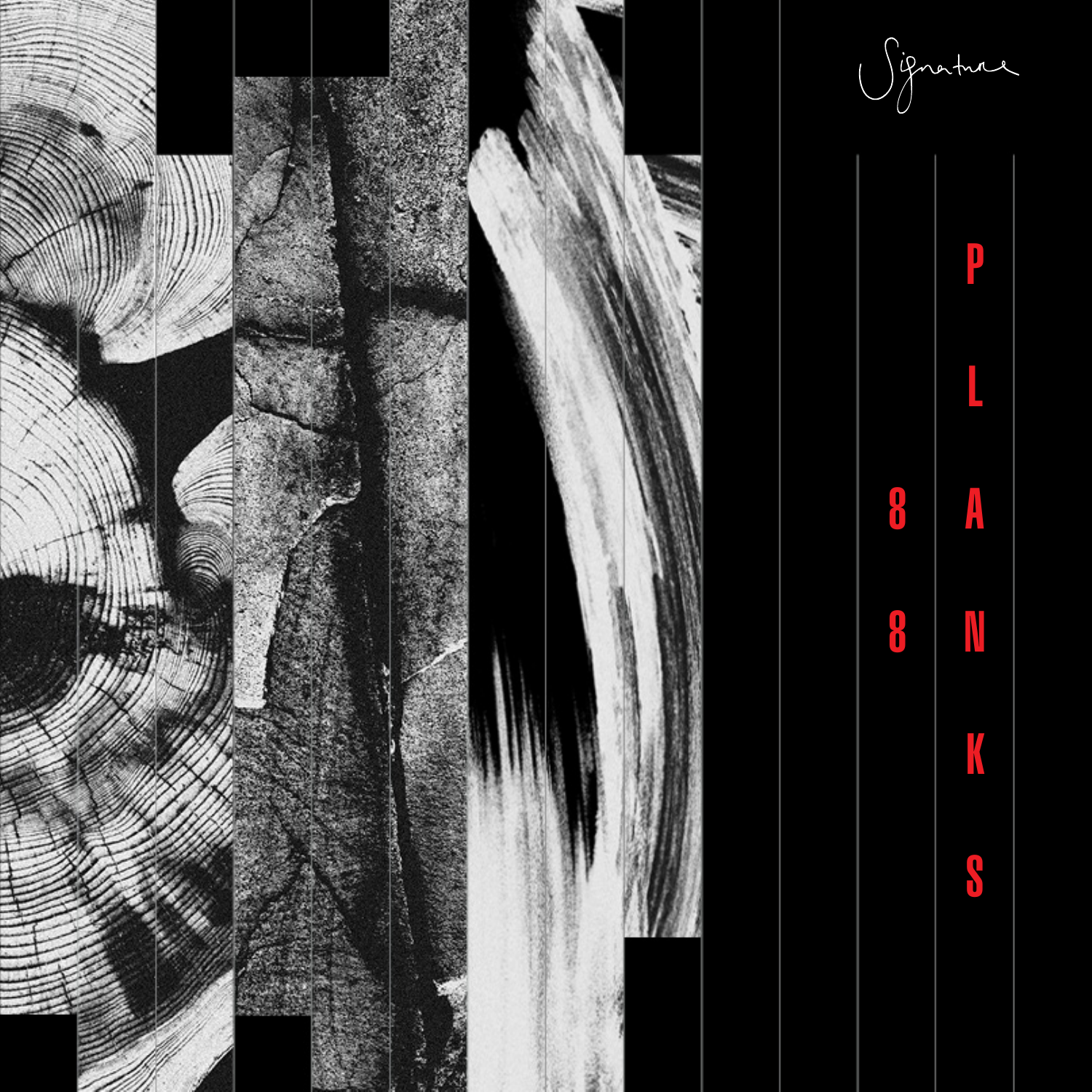## CAN BE ORDERED IN A 2.5MM, 5.0MM AND 6.0MM TOTAL THICKNESS AND IN THE FOLLOWING SIZES. 50M2 MINIMUM APPLIES.







1532

L.

S

P

E

C

**In the company's company's company's company's company's company's company's company's company's company's company's company's company's company's company's company's company's company's company's company's company's comp** 

F

**In the contract of the contract of the contract of the contract of the contract of the contract of the contract of the contract of the contract of the contract of the contract of the contract of the contract of the contra** 

C

A

T

**In the case of the case of the case of the case of the case of the case of the case of the case of the case of the case of the case of the case of the case of the case of the case of the case of the case of the case of th** 

O

N

**S** 

C

U

S

T

O

M

S

I

Z

E

S

U

S

**C**